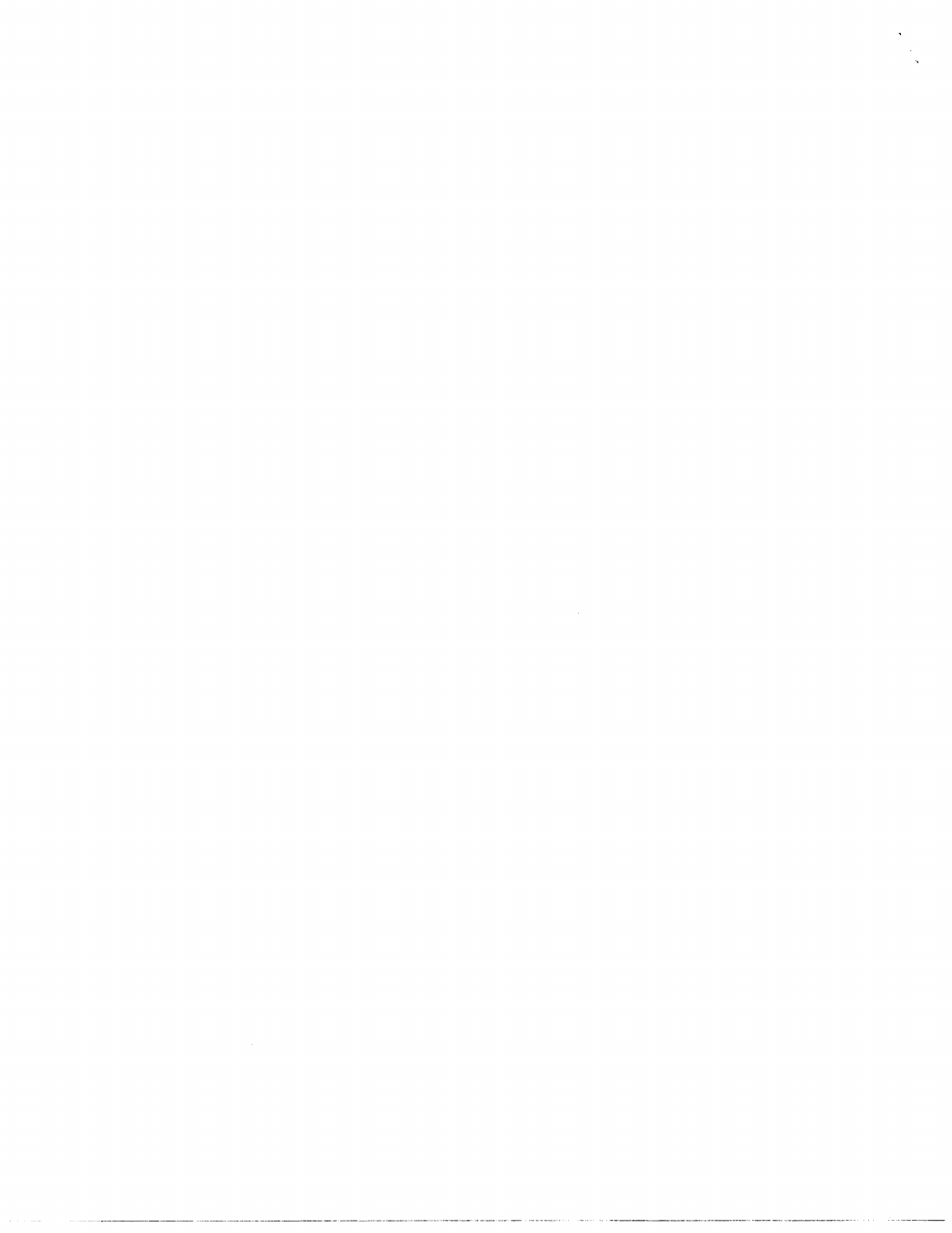## 26 April 1967 3 TM-34l7/380/00

## 1. INTRODUCTION

The Machine Link is the first pass of the LISP 2 compiler that considers the machine for which code is to be generated. The following tasks are accomplished during this pass:

- 1. Basic information required for optimal register allocation is obtained.
- 2. Certain forms previously treated as function calls are detected and changed to the appropriate in-line form.
- 3. CONVERT's are changed to one of the following:
	- (a) function-call on convert routine
	- (b) in-line form
	- (c) no action at all
- 4. Optimization to account for the distributive property of MINUS.

#### 2. LEXREG PROCESSING

As bindings for lexical variables are encountered, their location in the expression is added to a list kept in a fluid variable location. Whenever a reference to a variable is encountered and the variable is on this list, one of two things is done: if this reference appears as the argument of an AFIELD or LFIELD form, or as a variable referred to by a CODE form. the locator is removed from the list; otherwise a one is added to a reference count that is associated with this variable. This reference count is included in the expression for all those variables still remaining on the list after all the subexpressions in the scope of a variable have been examined. (If a block variable has a reference count of zero, a warning diagnostic message is issued and the variable is discarded from the binding list.)

### 3. NET PROCESSING

To insure that all values for EVALGO's to a given confluence point in a net can be found in the same place, the Machine Link performs the same type of logic to the assignment of registers as was used to insure that all values reaching a given confluence point were in a given format. To accomplish this. symbolic register assignments corresponding to the confluence point in the embedding net are placed in EVALGO's so that their values can be top-driven later to this register. When processing the net forms, as decisions are made